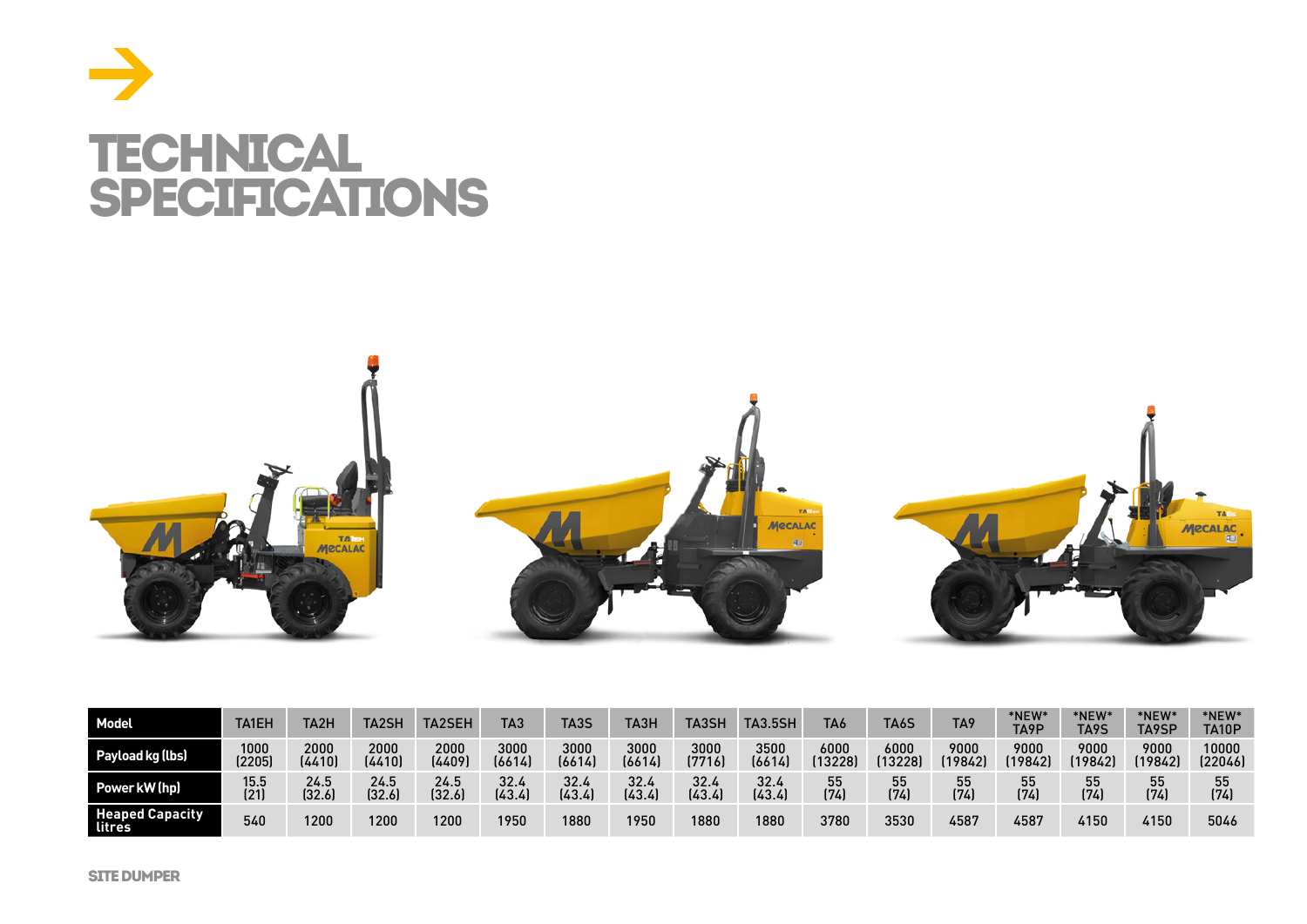## $\rightarrow$  TECHNICAL DATA

| PERFORMANCE                   | TA1EH                           | TA2H        | TA2SH       | <b>TA2SEH</b>                  | TA3         | TA3S        | <b>TA3H</b> | TA3SH       | <b>TA3.5SH</b> | TA6          | TA <sub>6</sub> S | TA <sub>9</sub> | TA9S         | TA10P         |
|-------------------------------|---------------------------------|-------------|-------------|--------------------------------|-------------|-------------|-------------|-------------|----------------|--------------|-------------------|-----------------|--------------|---------------|
| Payload kg (lbs)              | 1000 (2205)                     | 2000 (4410) | 2000 (4410) | 2000 (4409)                    | 3000 (6610) | 3000 (6614) | 3000 [6614] | 3000 (6614) | 3500 (7716)    | 6000 (13228) | 6000 [13228]      | 9000 (19842)    | 9000 (19842) | 10000 (22046) |
| Unladen Weight kg (lbs)       | 1340 (2954)                     | 1980 (4365) | 2120 (4674) | 2320 (5115)                    | 2300 (5071) | 2360 (5202) | 2320 (5115) | 2380 [5247] | 2380 (5247)    | 434 0(9568)  | 4500 (9921)       | 4920 [10848]    | 5260 (11596) | 5060 (11155)  |
| Tipping Type                  | Forward Tip –<br>High Discharge | Forward Tip | Swivel Tip  | Swivel Tip - High<br>Discharge | Forward Tip | Swivel Tip  | Forward Tip | Swivel Tip  | Swivel Tip     | Forward Tip  | Swivel Tip        | Forward Tip     | Swivel Tip   | Forward Tip   |
| Skip Capacity - Water litres  | 320                             | 750         | 750         | 750                            | 1250        | 1000        | 1250        | 1000        | 1000           | 1950         | 1600              | 2064            | 1910         | 2446]         |
| Skip Capacity - Struck litres | 450                             | 1000        | 1000        | 1000                           | 1600        | 1520        | 1600        | 1520        | 1520           | 2750         | 2440              | 3899            | 3340         | 4128          |
| Skip Capacity - Heaped litres | 540                             | 1200        | 1200        | 1200                           | 1950        | 1880        | 1950        | 1880        | 1880           | 3780         | 3200              | 4587            | 4150         | 5046          |

| <b>ENGINE</b>                      | <b>TA1EH</b>   | TA2H             | <b>TA2SH</b>     | <b>TA2SEH</b>    | TA <sub>3</sub>      | TA3S             | ТАЗН             | <b>TA3SH</b>     | <b>TA3.5SH</b>   | TA6                  | TA6S                 | TA <sub>9</sub>              | TA9S.                | TA10P                |
|------------------------------------|----------------|------------------|------------------|------------------|----------------------|------------------|------------------|------------------|------------------|----------------------|----------------------|------------------------------|----------------------|----------------------|
| Engine                             | Kubota<br>D905 | Kubota<br>D1703M | Kubota<br>D1703M | Kubota<br>D1703M | Kubota<br>V2203M     | Kubota<br>V2203M | Kubota<br>V2203M | Kubota<br>V2203M | Kubota<br>V2203M | <b>JCB</b><br>EcoMax | <b>JCB</b><br>EcoMax | JCB.<br>EcoMax               | <b>JCB</b><br>EcoMax | <b>JCB</b><br>EcoMax |
| Number of Cylinders                |                |                  |                  |                  |                      |                  |                  |                  |                  |                      |                      |                              |                      |                      |
| Gross Power - kW (hp)              | 15.5(21)       | 24.5 (32.6)      | $24.5$ $(32.6)$  | $24.5$ $(32.6)$  | 32.4 (43.4)          | 32.4 (43.4)      | 32.4 (43.4)      | 32.4 (43.4)      | 32.4 (43.4)      | 55 (74)              | 55 (74)              | 55 (74)                      | 55 (74)              | 55 (74)              |
| Displacement cc (in <sup>3</sup> ) | 898 [54.8]     | 1647 (100.5)     | 1647 (100.5)     | 1647 (100.5)     | 2197 [134]           | 2197 [134]       | 2197 (134)       | 2197 [134]       | 2197 [134]       | 4400 (268.5)         | 4400 [268.5]         | 4400 (268.5)                 | 4400 (268.5)         | 4400 (268.5)         |
| Maximum Torque Nm (lbf.ft)         | 56 (41)        | 105 (77.4)       | 105 (77.4)       | 105 (77.4)       | 147 (108.4)          | 147 (108.4)      | 147 (108.4)      | 147 (108.4)      | 147 (108.4)      | 400 (295)            | 400 (295)            | 400 [295]                    | 400 [295]            | 400 [295]            |
| Aspiration                         |                |                  |                  |                  | Naturally Aspirated  |                  |                  |                  |                  |                      |                      | Turbocharged                 |                      |                      |
| Emission Compliance                |                |                  |                  |                  | EU Stage 3A (Tier 3) |                  |                  |                  |                  |                      |                      | EU Stage IIIB / Tier 4 Final |                      |                      |

| TRANSMISSION/DRIVE                       | TA1EH                                                                          | TA2H           | TA2SH                                                                     | <b>TA2SEH</b>  | TA <sub>3</sub>             | TA3S                           | TA3H                                                                        | TA3SH                  | <b>TA3.5SH</b> | TA6             | TA6S                                                   | TA <sub>9</sub>                                                                  | TA9S                                                       | TA10P        |
|------------------------------------------|--------------------------------------------------------------------------------|----------------|---------------------------------------------------------------------------|----------------|-----------------------------|--------------------------------|-----------------------------------------------------------------------------|------------------------|----------------|-----------------|--------------------------------------------------------|----------------------------------------------------------------------------------|------------------------------------------------------------|--------------|
| Transmission Type                        | Hydrostatic<br>Pump<br>(Poclain<br>Twinlock)<br>to 4 Hydraulic<br>Wheel Motors |                | Hydrostatic Motor via Transfer Box<br>to Front & Rear Axles               |                |                             | Manual - 3 Forward / 1 Reverse | Hydrostatic Motor via Transfer Box<br>to Front & Rear Axles                 |                        |                |                 | Powershuttle via Transfer<br>Box to Front & Rear Axles | Powershuttle via Transfer<br>Box to Front & Rear Axles -<br>Powershift as option | Powershift via<br>Transfer Box<br>to Front &<br>Rear Axles |              |
| Tyre Size                                | 255/75x<br>$15.2 \times 8$ ply<br>(option 7 x<br>12 narrow tyre]               |                | 10 / 75 x 15.3 (10 ply)                                                   |                |                             | 295/80 x 15.3 x 10 ply         |                                                                             | 295/80 x 15.3 x 10 ply |                |                 | 405-70-20<br><b>14PR</b>                               |                                                                                  |                                                            |              |
| Drive                                    | Hydrostatic 1/1                                                                |                | 2/2 (High & Low Range - Forward & Reverse)<br>Hydrostatic - Permanent 4WD |                | 3 / 1 Forward and Reverse - | Permanent 4WD                  | 2 / 2 (High & Low Range - Forward & Reverse)<br>Hydrostatic - Permanent 4WD |                        |                |                 |                                                        | 4 / 4 Forward and Reverse - Permanent 4WD                                        |                                                            |              |
| Maximum Travel<br>Speed - mph (kph)      | 7(11)                                                                          | 10(16)         | 10(16)                                                                    | 10(16)         | 11.8[19]                    | 11.8(19)                       | 11.8(19)                                                                    | 11.8[19]               | 11.8[19]       | $16.3$ $[26.2]$ | $16.3$ $(26.2)$                                        | 15.4(24.8)                                                                       | 15.4 (24.8)                                                | 15.4 (24.8)  |
| Gradeability (Maximum<br>Slope Gradient) | 20% [1 in 5]                                                                   | 19.5% [1 in 5] | 19.5% [1 in 5]                                                            | 19.5% [1 in 5] | 25% [1 in 4]                | 25% [1 in 4]                   | 25% [1 in 4]                                                                | 25% (1 in 4)           | 25% [1 in 4]   | 25% [1 in 4]    | 25% [1 in 4]                                           | 20% (1 in 5)                                                                     | 20% [1 in 5]                                               | 20% [1 in 5] |

| CAPACITIES                          | <b>TA1EH</b> | TA2H | <b>TA2SH</b> | TA2SEH | TA <sub>3</sub> | TA3S | TA3H | <b>TA3SH</b> | <b>TA3.5SH</b> | TA6 | TA <sub>6</sub> S | TA <sub>9</sub> | TA9S | TA10P |
|-------------------------------------|--------------|------|--------------|--------|-----------------|------|------|--------------|----------------|-----|-------------------|-----------------|------|-------|
| Fuel Tank Capacity (litres)         |              |      | 23           |        |                 |      |      |              |                |     |                   |                 |      |       |
| Hydraulic Tank<br>Capacity (litres) |              |      |              |        |                 |      |      |              |                |     |                   |                 |      |       |

Note: Metric measurements are the critical values

Dimensions are taken from T152021

- 1 litre = 0.26417 Us liquid gallons

- 1 litre = 0.21997 Imperial liquid gallons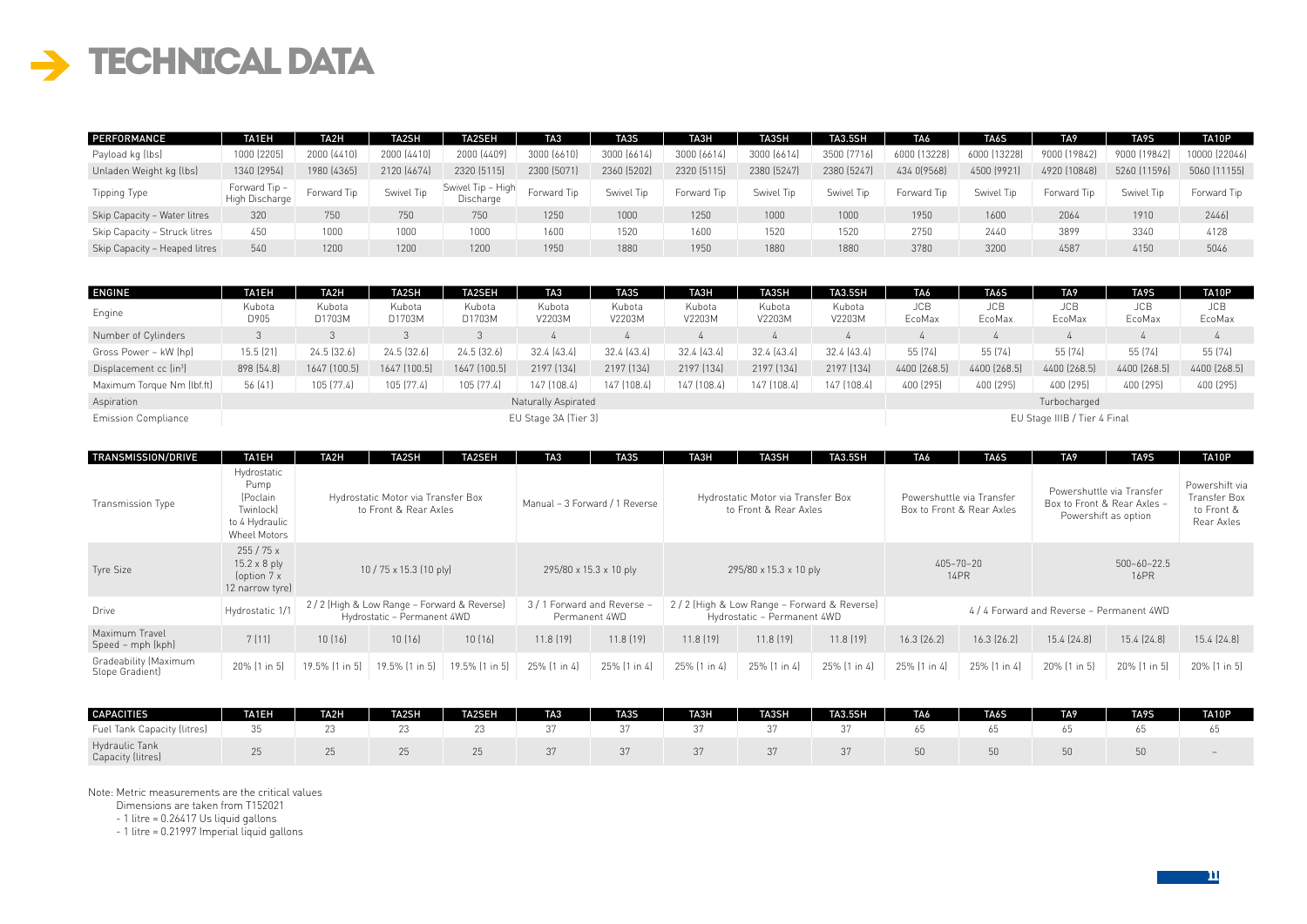## $\rightarrow$  TECHNICAL DATA

| ENVIRONMENTAL                                                          | TA1EH                         | TA2H                          | TA2SH                         | <b>TA2SEH</b>                 | TA3                           | TA3S                          | TA3H                                                 | TA3SH                         | <b>TA3.5SH</b>                | TA6                           | TA6S                          | TA <sub>9</sub>               | TA9S                          | TA10P                         |
|------------------------------------------------------------------------|-------------------------------|-------------------------------|-------------------------------|-------------------------------|-------------------------------|-------------------------------|------------------------------------------------------|-------------------------------|-------------------------------|-------------------------------|-------------------------------|-------------------------------|-------------------------------|-------------------------------|
| Noise Emission (to ISO 4871)<br>- Sound Pressure (LpAd)                | 83 dB                         | 86.1 dB                       | 86.1 dB                       | 86.1 dB                       | 84 dB                         | 84 dB                         | 84 dB                                                | 84 dB                         | 84 dB                         | 81 dB                         | 81 dB                         | 81 dB                         | 81 dB                         | 81 dB                         |
| Sound Power Level (LWAd)                                               | 101 dB                        | 101 dB                        | 101 dB                        | 101 dB                        | 101 dB                        | 101 dB                        | 101 dB                                               | 101 dB                        | 101 dB                        | 101 dB                        | 101 dB                        | 101 dB                        | 101 dB                        | 101dB                         |
| Noise Compliance                                                       |                               |                               |                               |                               |                               |                               | Noise - Equipment Used Outdoors Directive 2000/14/EC |                               |                               |                               |                               |                               |                               |                               |
| Vibration - Hand Arm<br>las defined in EN474-1<br>all operations)      | $\sqrt{2.5}$ m/s <sup>2</sup> | $\sqrt{2.5}$ m/s <sup>2</sup> | $\sqrt{2.5}$ m/s <sup>2</sup> | $\sqrt{2.5}$ m/s <sup>2</sup> | $\sqrt{2.5}$ m/s <sup>2</sup> | $\sqrt{2.5}$ m/s <sup>2</sup> | $\sqrt{2.5}$ m/s <sup>2</sup>                        | $\sqrt{2.5}$ m/s <sup>2</sup> | $\sqrt{2.5}$ m/s <sup>2</sup> | $\sqrt{2.5}$ m/s <sup>2</sup> | $\sqrt{2.5}$ m/s <sup>2</sup> | $\sqrt{2.5}$ m/s <sup>2</sup> | $\sqrt{2.5}$ m/s <sup>2</sup> | $\sqrt{2.5}$ m/s <sup>2</sup> |
| Vibration - Whole Body<br>(as defined in ISO/TR 25398<br>– Work Cycle) |                               |                               |                               |                               |                               |                               | $0.529$ rms $[0.264 \text{ m/s}^2$ Uncertainty]      |                               |                               |                               |                               |                               |                               |                               |

| <b>HYDRAULIC SYSTEM</b>      | TA1EH      | TA2H       | TA2SH      | <b>TA2SEH</b> | TA3          | TA3S         | TA3H                                                                      | TA3SH        | <b>TA3.5SH</b> | TA <sub>6</sub> | TA <sub>6</sub> S | TA <sub>9</sub> | TA9S         | TA10P        |
|------------------------------|------------|------------|------------|---------------|--------------|--------------|---------------------------------------------------------------------------|--------------|----------------|-----------------|-------------------|-----------------|--------------|--------------|
| Pump Type                    | Gear       | Gear       | Gear       | Gear          | Gear         | Gear         | Gear                                                                      | Gear         | Gear           | Gear            | Gear              | Gear            | Gear         | Gear         |
| Flow Rate Umin               | 29         |            |            | 21            | 30           | 30           | 30                                                                        | 30           |                | 60              | 60                |                 | 60           | 60           |
| Operating Pressure bar (PSI) | 152 (2204) | 210 (3050) | 210 (3050) | 210 (3045.7)  | 210 (3045.7) | 210 (3045.7) | 210 (3045.7)                                                              | 210 (3045.7) | 210 (3045.7)   | 172 (2494.6)    | 172 (2494.6)      | 210 (3045.7)    | 210 (3045.7) | 210 (3045.7) |
| Steering System              |            |            |            |               |              |              | Orbitrol hydrostaticsteering unit powering central hydraulic steering ram |              |                |                 |                   |                 |              |              |

Note: Metric measurements are the critical values

Dimensions are taken from t152021

- 1 litre = 0.26417 Us liquid gallons

- 1 litre = 0.21997 Imperial liquid gallons